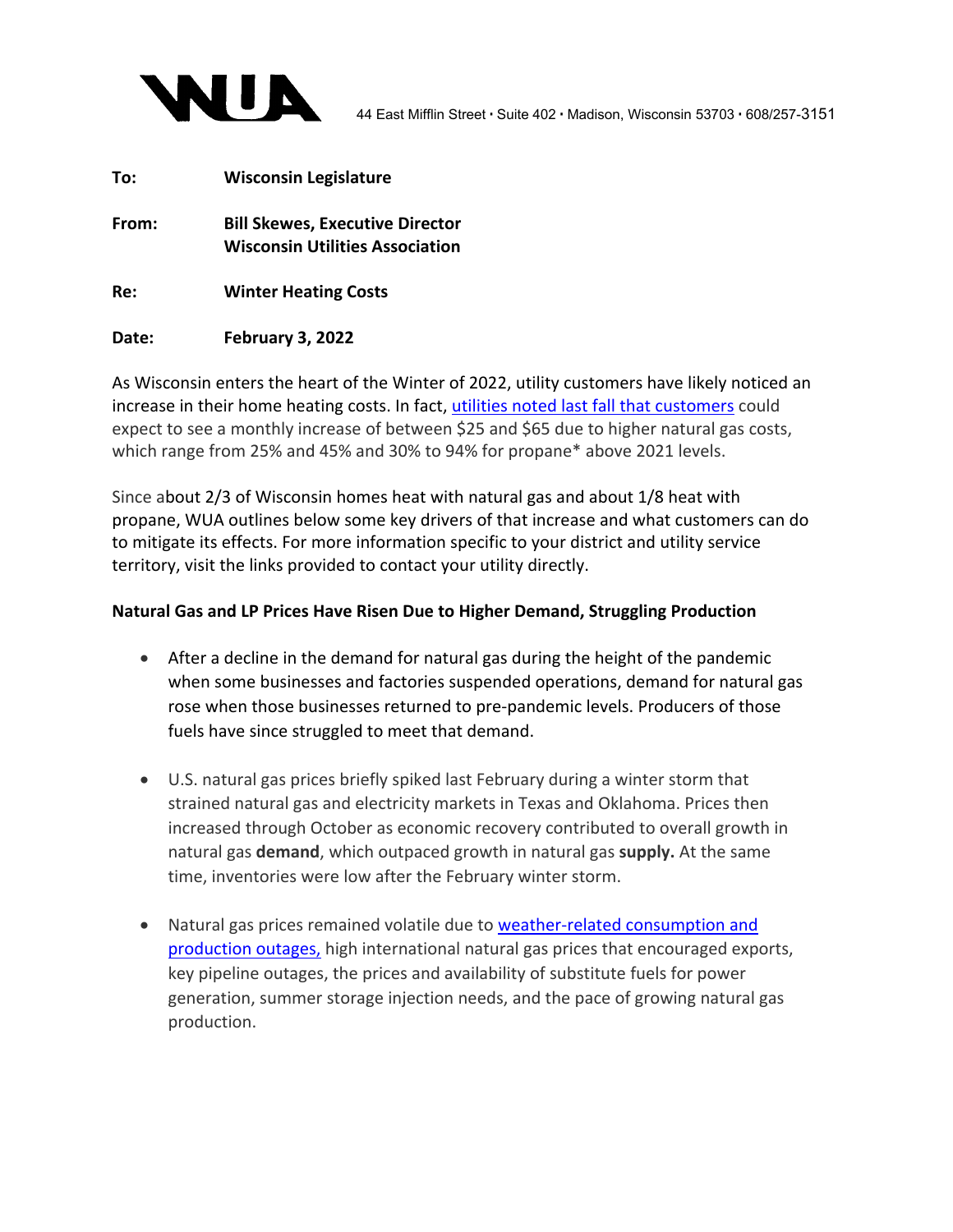## **Profits, Cost‐Mitigation Strategies and Supply**

 Natural gas is a pass‐through expense, meaning **utilities don't earn a profit** from the higher costs of natural gas.

 Utilities routinely take steps to mitigate price hikes by using multi‐faceted procurement approaches, which include buying natural gas in the summer months when it's generally cheaper. They also lock in fixed contracts at a guaranteed rate for "baseload" electricity generation and some are proposing to build more facilities to store natural gas for the coldest days when supplies shrink and prices spike.

- U.S. prices of natural gas were about three times higher this fall than at that point in 2020. Prices have reached a 13‐year high, according to the International Energy Agency, an organization that advises governments on energy policy. This doesn't mean bills or rates will go up by that amount because utilities undertake multiple steps including using hedging strategies to mitigate the risk of gas price increases over time. Rates, including the recovery of natural gas costs, are set by the Public Service Commission.
- The U.S. has an approximately 100‐year supply of natural gas underground. However, the profitability of extracting and refining that gas at times of low demand, as during the pandemic, causes producers to slow production until demand resumes, causing a lag between production and sale. The effects of that lag are what we're experiencing in today's natural gas market.

## **What Can Customers Do?**

Customers can check with Focus On Energy on installing energy‐saving equipment such as smart thermostats and energy efficient appliances. Lower-income Wisconsinites can also apply for cash assistance for weatherizing homes and heating bills. Households with an annual income at or below 60% of the state's median level are eligible to apply for a one‐ time payment to help cover the costs of winter heating bills through the Wisconsin Home Energy Assistance Program, or WHEAP. The program is managed by the Wisconsin Department of Administration, which disburses payments through local public and private agencies.

**Utilities also advise those at risk of falling behind on their bills to work out a payment plan with their utility**. Below are links to the energy provider members of the WUA: https://www.alliantenergy.com/ , https://www.mge.com/ , https://www.wisconsinpublicservice.com/, https://www.we-energies.com/, https://wi.my.xcelenergy.com/s/ , https://www.swlp.com/